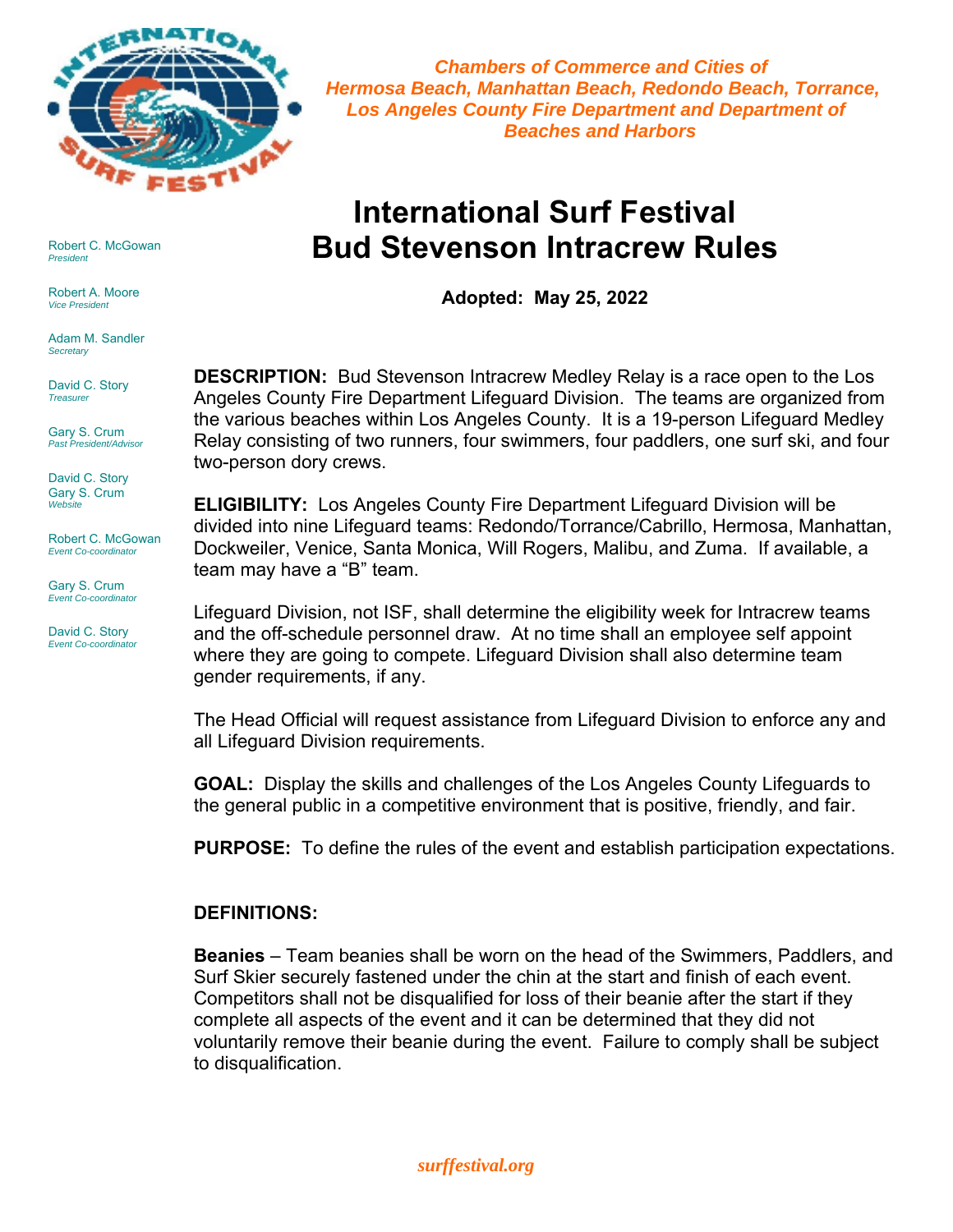**Competition Jerseys** – All competitors are required to wear ISF Committee issued competition jerseys during the race. Failure to comply shall be subject to disqualification.

**White Competition Jerseys** – Are required on the #1 runner, #s1-3 swimmers, paddlers, and dory crews.

**Bright Colored Competition Jerseys** – Are required on the #2 runner, surf skier and the #4 swimmer, paddler, and dory crew.

**Helmets** – Required headwear for all dory crews and their handlers, beanies NOT required.

**Handler**– A person who assists a dory crew in launching and catching a dory in the surf, only one handler per team at a time.

**Start/Exchange/Finish Line** – Lane markers, poles placed in a horizontal line on the beach parallel to the waterline.

**Start of the Race** – The Head Official/Starter will call each lane to make sure the first swimmer is ready. The Head Official/Starter will blow a whistle to indicate the race is about to begin. The Head Official/Starter will then fire the starter pistol to start the race.

**Start** – All competitors are to be positioned behind the Start/Exchange/Finish line before they begin their leg of the race.

**Turn Flag Line** – Ten distinctive colored flags stretched in a horizontal line. All buoys shall be placed by the ISF under the direction of the Head Official or their designee. Buoy placement must be done prior to the starting of the competition. Distance may vary due to tides, surf, and other conditions. The distance from Start/Exchange/Finish line to the Turn Flag Line is approximately 200-300 yards.

**Turn Flag** – A clockwise turn is recommended around any one of the ten flags, but not required. If making a counter-clockwise turn, the competitor must give way to another competitor who is making a clockwise turn. NOTE: Surf Skiers must round all ten flags in a clockwise direction.

**Skin-to-Skin Tag** – A physical touch person-to-person.

**Exchange** – A competitor who is completing their leg of the race MUST make a skin-toskin tag to the next competitor who is standing BEHIND the Start/Exchange/Finish line.

**Paddleboard Exchange** – Using the same paddleboard, the competitor who is completing their leg of the race MAY hand the paddleboard to the next competitor who is standing BEHIND the Start/Exchange/Finish line. (This would be the only exception where a skin-to-skin tag is not required.) The other option would be a skin-to-skin tag BEHIND the Start/Exchange/Finish line.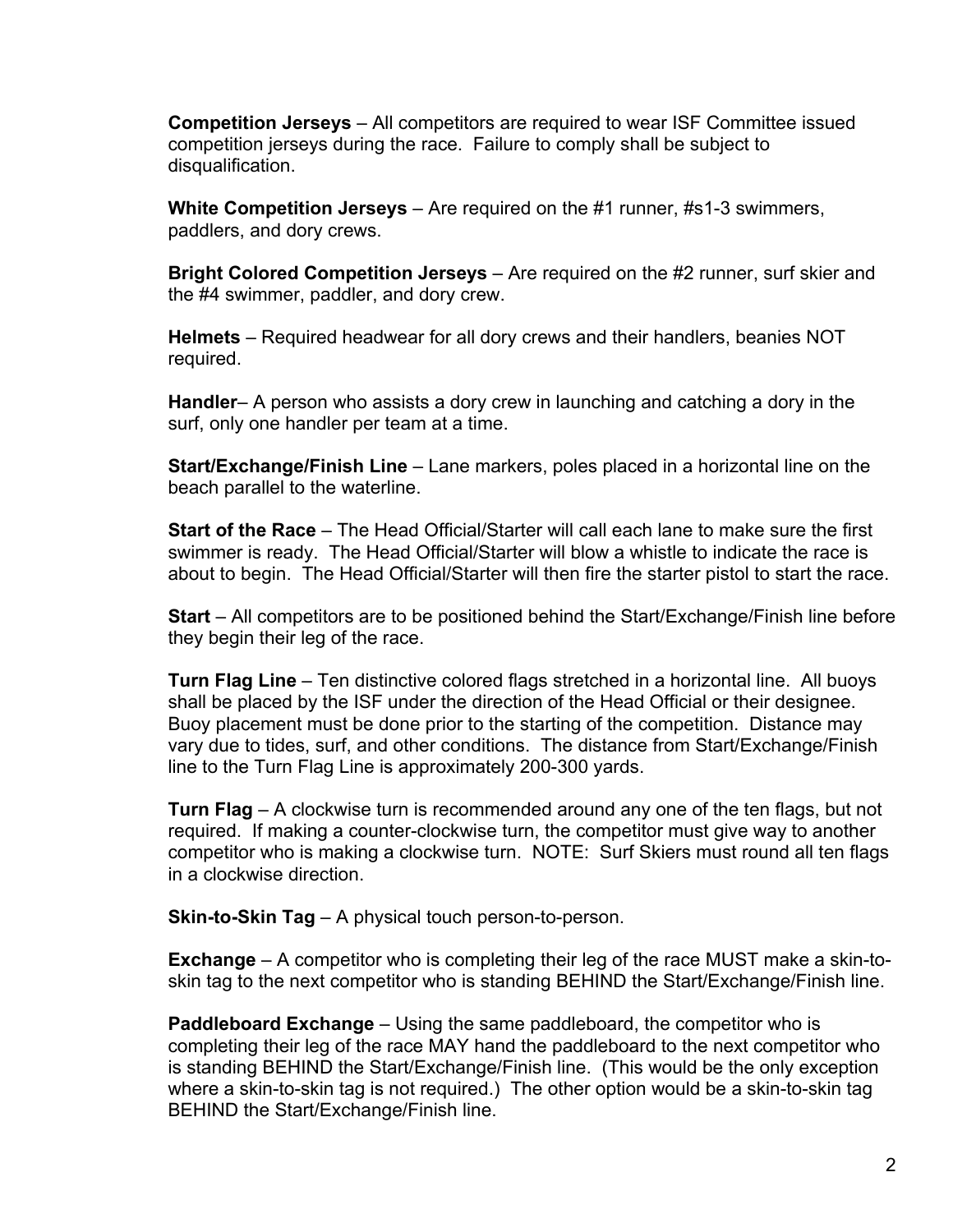**Required equipment** – one paddleboard, one surf ski, and one dory per team.

**Paddleboard Specifications** – Must meet current United States Lifesaving Association standards.

**Surf Ski Specifications** – Must meet current United States Lifesaving Association standards.

**Dory Specifications** – Must meet current National Dorymen's Association standards.

**Lane** – The area on either side of the Team's assigned lane pole, e.g. lane 5 is between lane pole 4 and lane pole 6.

**Lane Assignments** – Team lane assignments shall be made by the Head Official and shall be based on the finish order from the previous Intracrew results.

**Team Captain** – The person responsible for the team and the contact for the Officials, Lane Judges, and ISF Committee. The Team Captain must be available for a Captain's meeting prior to the start of the Intracrew Relay for any final instructions and/or questions. Team Captains are to submit their contact information to the ISF Official listed on the entry form along with a completed entry form. The entry form must include competitors full, legible, first and last names, and in the discipline they are competing. This team roster should be submitted no later than five days prior to the event.

**Officials** – Individuals who VOLUNTEER their time to make sure everyone is enjoying a fair and honest competition.

**Lane Judges** – Individuals who VOLUNTEER their time to issue beanies, competition jerseys, keep track of the event progress, turn the flipcharts, and approximate the finish order of their respective team. They are then responsible to collect ALL of the beanies and competition jerseys from the Team Captains. Once ALL beanies and competition jerseys are received, issue the Team's T-Shirts to the Team Captain for distribution. Lane Judges are responsible for turning in and retrieving all of the beanies, competition jerseys, flipcharts, and clipboards to the ISF Committee.

**Disqualification** – Elimination from the competition results due to a rules infraction, unsportsmanlike conduct, or inability to complete the race. The decision to disqualify a team from the race shall be made by the Head Official and that decision is final.

**"Down in Front"** – The Announcer, Lane Judge, and Officials will use this term for any teams that are standing in their area and blocking the public's view of the event. All competitors have a responsibility to ensure the spectators have an unobstructed view of the competition. Team Captain's should assist in this endeavor.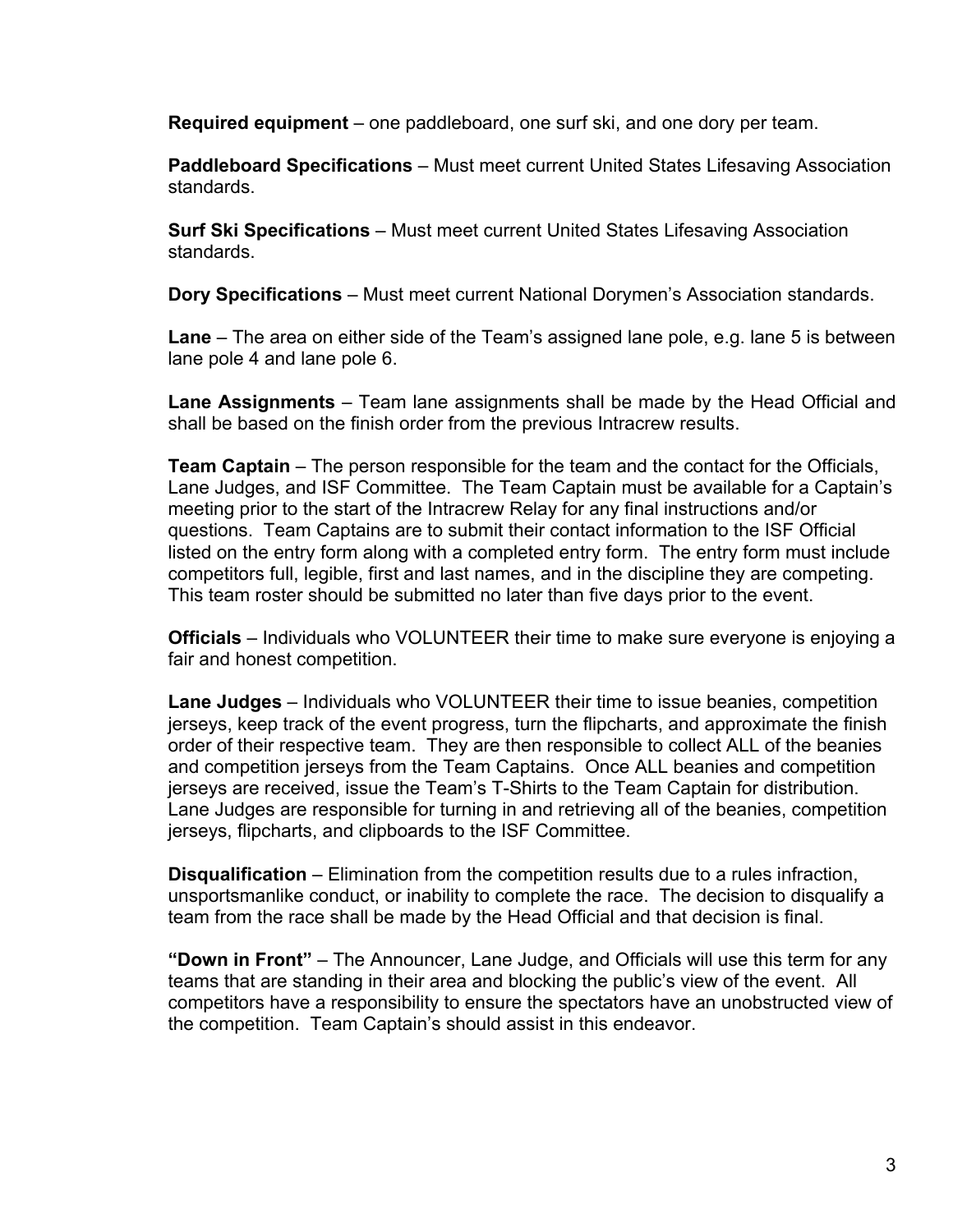#### **RULES:**

Each Intracrew Team consists of a 19-person Relay Team:

2 Runners

- 4 Swimmers
- 4 Paddlers
- 1 Surf Skier
- 8 Rowers (4 x 2 person dory crews)

No team member may compete more than once per relay team.

No team member may compete on more than one team.

Each 19-member team is assigned a lane. ALL exchanges (skin-to-skin tags) must be in their respective lane and behind the lane marker Start/Exchange/Finish line.

However, the final dory competitor can cross the finish line in ANY lane.

All Run, Swim, Ski, and Paddle competitors must wear their team beanie when competing. All Dory Crews and Handlers must wear helmets when competing.

All competitors must wear their team lane competition jersey with the assigned lane number displayed. Runner #1, Swimmers 1-3, Paddlers 1-3, and Dory Crews 1-3 must wear the WHITE team lane competition jersey with the assigned lane number displayed. Runner #2, Swimmer #4, Paddler #4, Surf Skier, and Dory Crew #4 must wear the BRIGHT COLORED competition jersey with the assigned lane number displayed.

Team Captains are responsible for the conduct of their team during the event. They are responsible for knowing the rules and making sure their team members follow said rules. They are responsible for all issued beanies and competition jerseys and for turning in ALL beanies and competition jerseys to their lane judge. Team Captains are responsible for distributing their teams T-Shirts once all beanies and competition jerseys are accounted for.

## **START:**

With the first Runner's hand on their lane marker pole standing on the land side of the Start/Exchange/Finish line, the Head Official will call out each lane to make sure they are ready. The Head Official will blow the whistle to indicate the race is about to start. The Head Official will shoot the starter pistol to start the race.

#### **COURSE:**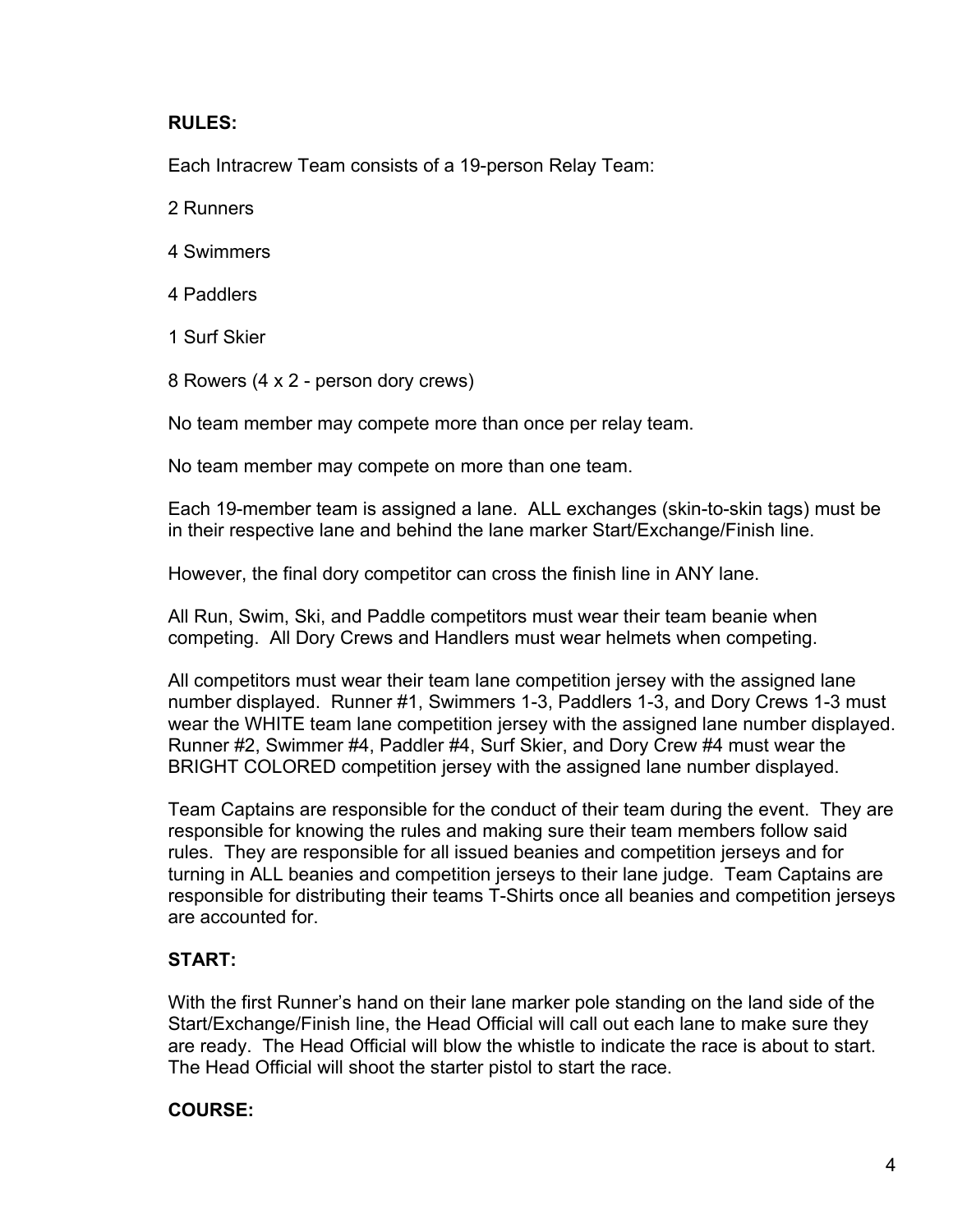The first Runner will run clockwise around all Start/Exchange/Finish line poles from beach side to ocean side and finishing on the beach side giving a skin-to-skin tag to the second runner standing with hand on the assigned lane pole. The second runner will repeat the course and skin-to-skin tag the first Swimmer whose hand is on the assigned lane pole. They will go around the assigned lane pole making a Right shoulder turn to enter the water.

The remaining swimmers, paddlers, skier, and one crewmember of each dory team are to be in their lane behind the Start/Exchange/Finish line wearing their assigned beanie (helmet for dory crew) and competition jersey.

Lane Marker Line – Start/Exchange/Finish Line

Flag Line – Turn buoy

Water competitors must start in their lane at the Start/Exchange/Finish line, go around one flag on the flag line, and execute a skin-to-skin tag (exception paddlers may skin-topaddleboard tag) on the next competitor who is behind the Start/Exchange/Finish line in their respective lane.

## **COURSE EXCEPTION:**

Surf skier wearing the required beanie and competition jersey must start in their lane behind the Start/Exchange/Finish line. Once skin-to-skin tagged, they will run to the water's edge where their handler will be holding their ski and/or paddle (competitor's choice). The surf skier, from their lane, will then paddle their surf ski to the south end of the flag line and execute a clockwise turn. Then they will paddle a clockwise course on the ocean side of the entire flag line completing a clockwise turn at the north end of the flag line. The surf skier will then paddle to the beach, drop their ski, and ski paddle (competitor's choice) with their handler and run up the beach to make a skin-to-skin tag with the first dory competitor standing behind the Start/Exchange/Finish line in their lane.

The final Dory Crew finish may be completed by crossing the Start/Exchange/Finish line in ANY lane.

#### **RULES:**

A competitor may NOT purposely interfere with another competitor. When rounding the flag line, all precautions must be taken to avoid any collisions.

During the race, all team members must remain seated to allow the spectators an opportunity to view the race. The Team Captain shall assist in team compliance.

Exchanges are to be a skin-to-skin tag with the next competitor standing behind the Start/Exchange/Finish line. The only exception would be in the paddleboard exchange, skin-to-board tag would be acceptable when the upcoming competitor is standing behind the Start/Exchange/Finish line.